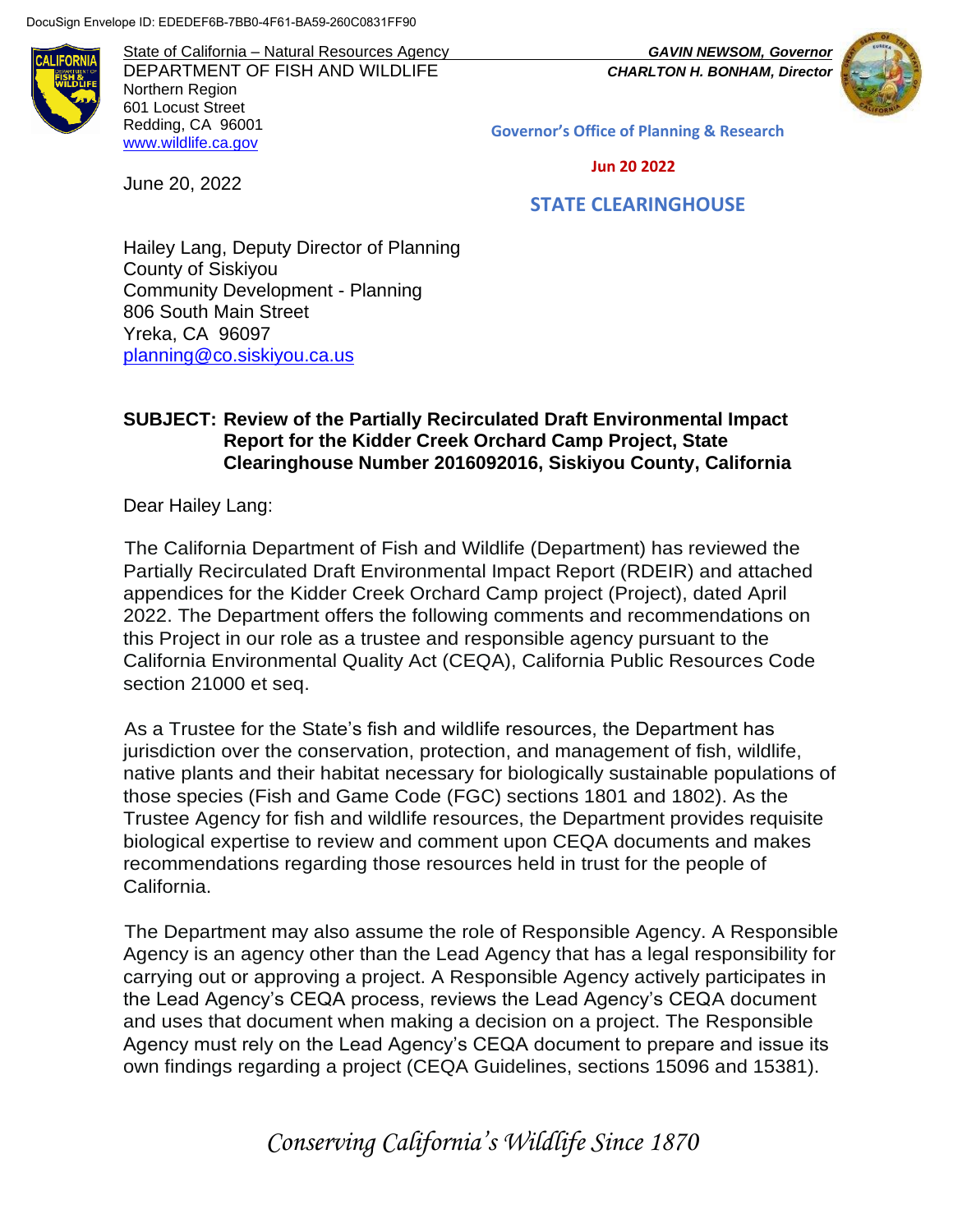The Department most often becomes a Responsible Agency when a Lake or Streambed Alteration Agreement (FGC section 1600 et. seq.) or a California Endangered Species Act (CESA) Incidental Take Permit (FGC section 2081(b)) is needed for a project. The Department relies on the CEQA document prepared by the Lead Agency to make a finding and decide whether to issue the permit or agreement. It is important that the Lead Agency's Environmental Impact Report (EIR) considers the Department's Responsible Agency requirements. For example, CEQA requires the Department to include additional feasible alternatives or feasible mitigation measures within its powers that would substantially lessen or avoid any significant effect a project would have on the environment (CEQA Guidelines, section 15096 (g) (2)). Under certain conditions, the Department may be required to assume the role of the Lead Agency (see CEQA Guidelines, section 15052) during the course of issuing a permit or agreement.

### **Project Description and Location**

As a result of comments received on the Draft Environmental Impact Report (DEIR) dated August 2019, the County determined further analysis was necessary for impacts to specific resource areas. Siskiyou County determined the new information brought to light by this analysis warranted recirculation of portions of the DEIR including the Executive Summary, Introduction, Project Description, Hazardous and Hazardous Materials, Hydrology and Water Quality, and Noise.

The Proposed Project includes a request to expand the use of the Kidder Creek Orchard Camp, which involves rescinding and re-issuing an updated use permit to consolidate all the approved uses into a single use permit. The use permit application requests approval to increase the allowable occupancy at the camp from 165 guests (310 including staff and volunteers) to a total occupancy of 844 (guests, staff, and volunteers), increase the physical size of the camp from 333 acres to 580 acres, and add a number of structures and recreation features. The proposed expansion is expected to occur over a twenty-year period.

The Project includes four major facilities to be constructed including the following:

- Welcome Center and Dining this building would create new office space, dining hall, and restroom.
- Equestrian Center existing equestrian area will move to a new location with expanded facilities.
- Cabins for Pines/Ranch Camp these are new winterized buildings.
- Staff housing/ Adult Retreat Centers these are new winterized buildings, but further studies are needed to determine if the camp will move forward with these plans. This RDEIR assumes the structures will be built.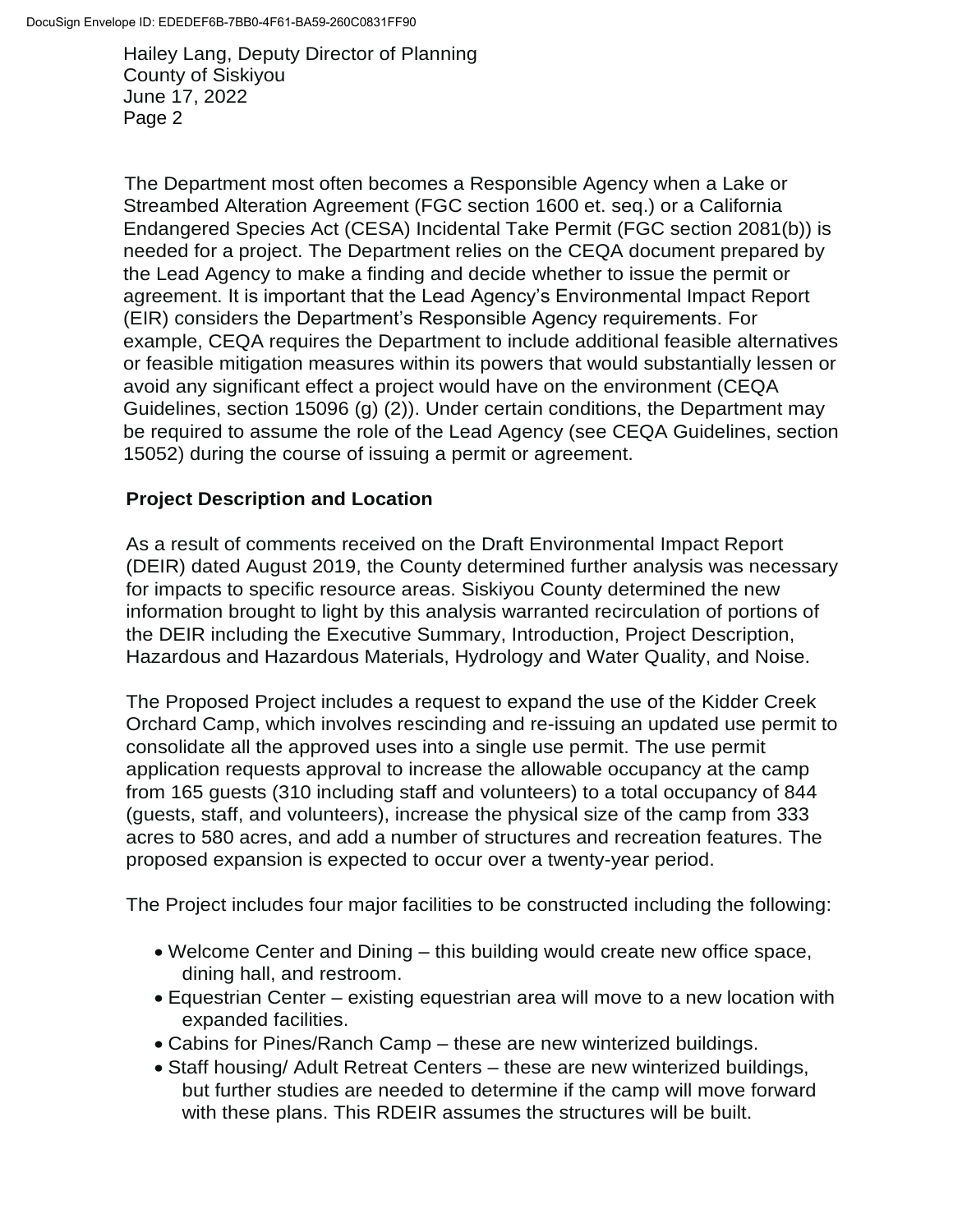The Project also includes a request for a zone change (Z-14-01) to rezone approximately 170 acres from Timber Production Zone (TPZ) to Rural Residential Agricultural, 40-acre minimum parcel size (R-R-B-40).

The Project site is located at the west end of South Kidder Creek Road, approximately 2 miles west of State Highway 3, south of the community of Greenview, in Siskiyou County.

# **Consultation History**

The Department provided comments during early consultation and during the circulation of the Draft Initial Study/Mitigated Negative Declaration (IS/MND) and Notice of Preparation in letters dated August 29, 2014; October 5, 2016; September 25, 2018; and March 24, 2022. Additionally, Department staff visited the Project site on February 9, 2015; March 24, 2015; May 23, 2018; and August 2, 2018. The Department has also reviewed and commented on the biological surveys conducted for this Project and the placement of proposed facilities.

# **Comments and Recommendations**

The Department has the following comments on the recirculated Hydrology and Water Quality section as it pertains to biological resources.

# Groundwater Wells and Coho Salmon Habitat

The Department previously recommended an analysis of impacts of the proposed Project on listed salmonid species especially the federally and state-listed southern Oregon northern California Coast (SONCC) coho salmon (*Oncorhynchus kisutch*), which have been documented within in the vicinity of the Project. The Department was concerned Project activities requiring increased water usage (i.e., the creation of additional wells and water storage) and development within the Kidder Creek floodplain may impact water volume and temperature in Kidder Creek, which would cause significant impacts to SONCC coho salmon, especially during drought years.

In order to determine potential impacts to surface water and groundwater resources, an analysis was completed entitled, *Supplemental Groundwater and Surface Water Analysis for Kidder Creek Orchard Camp* (Analysis) prepared by G.S. Pearson and dated September 17, 2021. The determination of complete hydraulic disconnection in this analysis is not supported by the information provided. The Department concludes based on available information that there is spatial and temporal variation in hydraulic connection of groundwater to surface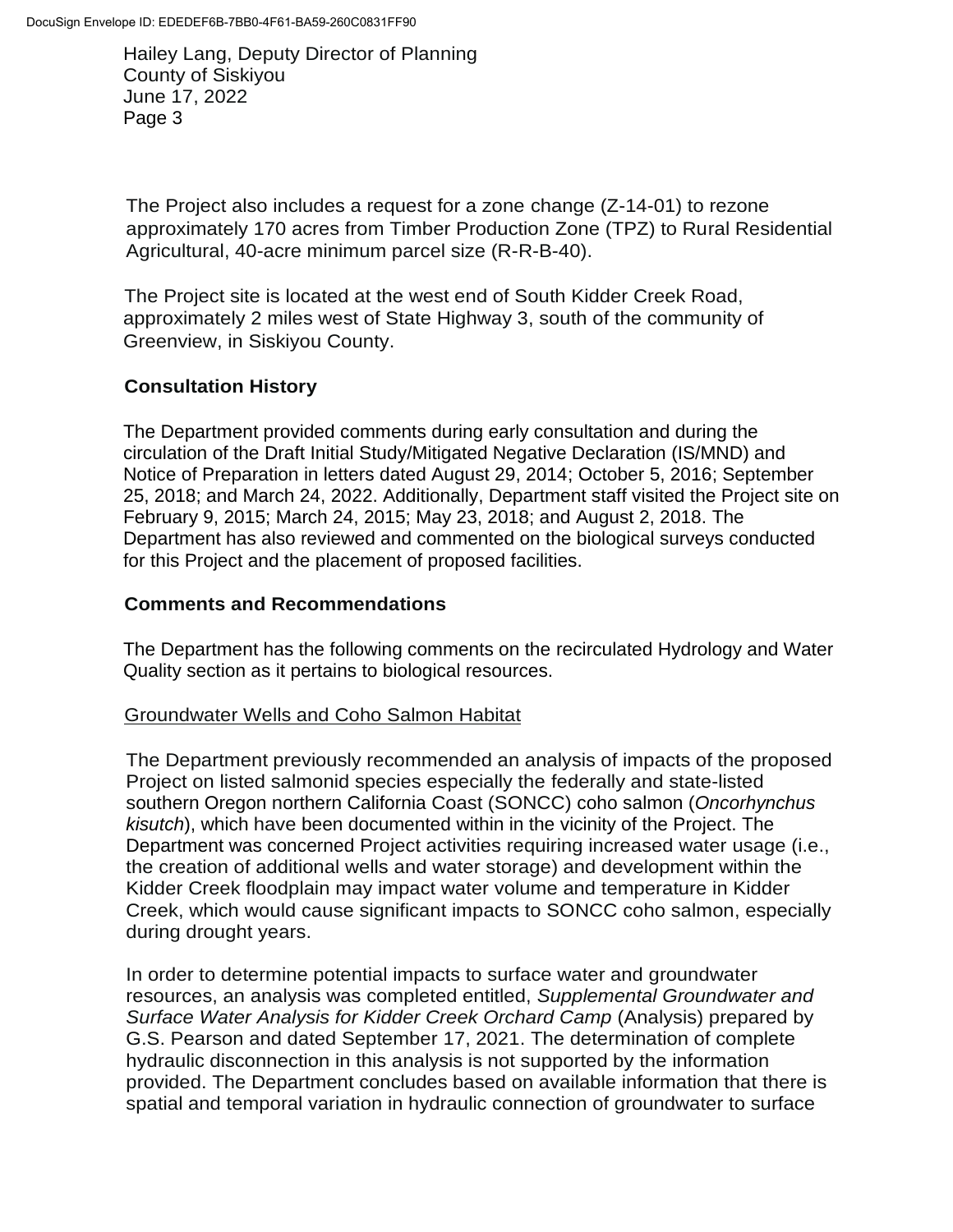water within Kidder Creek. Therefore, the Department recommends that any additional wells installed to source groundwater from the Kidder Creek Alluvial Fan should be located such that the cone of depression calculated under maximal pumping conditions is located outside the watercourse and floodplain, with an additional factor of safety to best protect aquatic and riparian resources. This is especially true if a well is to be installed near pool #5 as shown in Figure 17 of the Analysis. If a well is installed within the floodplain of Kidder Creek, Kidder Creek Orchard Camp may need to notify pursuant to FGC § 1600.

#### New Pond

The Department previously commented that multiple considerations should go into the design of the pond including: ensuring measures are in place to decrease the likelihood of invasive bullfrog habitation; ensuring the pond is situated well outside of the 100-year flood zone and the 150-foot riparian no-disturbance buffer that was discussed during the February 5, 2015 site visit; and including measures in the design to prevent the trapping of native fish and ensure increased water temperatures from holding water in the pond don't reach Kidder Creek and impact SONCC coho salmon. The Department recommends further consultation during the design process.

Consistent with our previous letters, the Department recommends consultation with the State Water Resources Control Board (SWRCB) regarding water rights that are proposed to fill the new pond. The SWRCB Division of Water Rights may require permits or an amendment of the existing decree to allow for the proposed use of upstream water to fill the new pond. The Department requests to be copied on water right applications for new permits and amendments as well as final authorizations.

# Kidder Creek Floodplain

The RDEIR states according to a 2014<sup>1</sup> study on base flood elevation by Chris Gaido, the proposed pond location is not within the Kidder Creek floodplain. The hydraulic analysis provided in the DEIR and used to define the physical extent of the floodplain was based on hydrologic calculations using a mean annual precipitation value of 20.5 inches and a 100-year recurrence interval flood discharge of 3,050 cubic feet per second (cfs) Precipitation data from PRISM Climate Group  $(2014)^2$  indicates the mean annual precipitation is over 49 inches per year. Further, the online USGS StreamStats application provides a 100-year recurrence interval discharge of 6,480 cfs at the Kidder Creek Orchard Camp site (USGS, 2016)<sup>3</sup>. USGS' 100-year recurrence interval flood discharge of 6,480 cfs is more than two times the value used for hydraulic

<sup>1</sup> Gaido, Chris, P.E., 2014. Calculation of Base Flood Elevation Kidder Creek Approximately 2.5-mi above Br 02-052 SR003 PM 27.03, February 20, 2014, 38 pgs.

<sup>2</sup> PRISM Climate Group, Oregon State University, https://prism.oregonstate.edu, data created 4 Feb 2014, accessed 14 Jun 2022.

<sup>3</sup> U.S. Geological Survey, 2016, The StreamStats program, online at [http://streamstats.usgs.gov,](http://streamstats.usgs.gov/) accessed 10 June 2022.